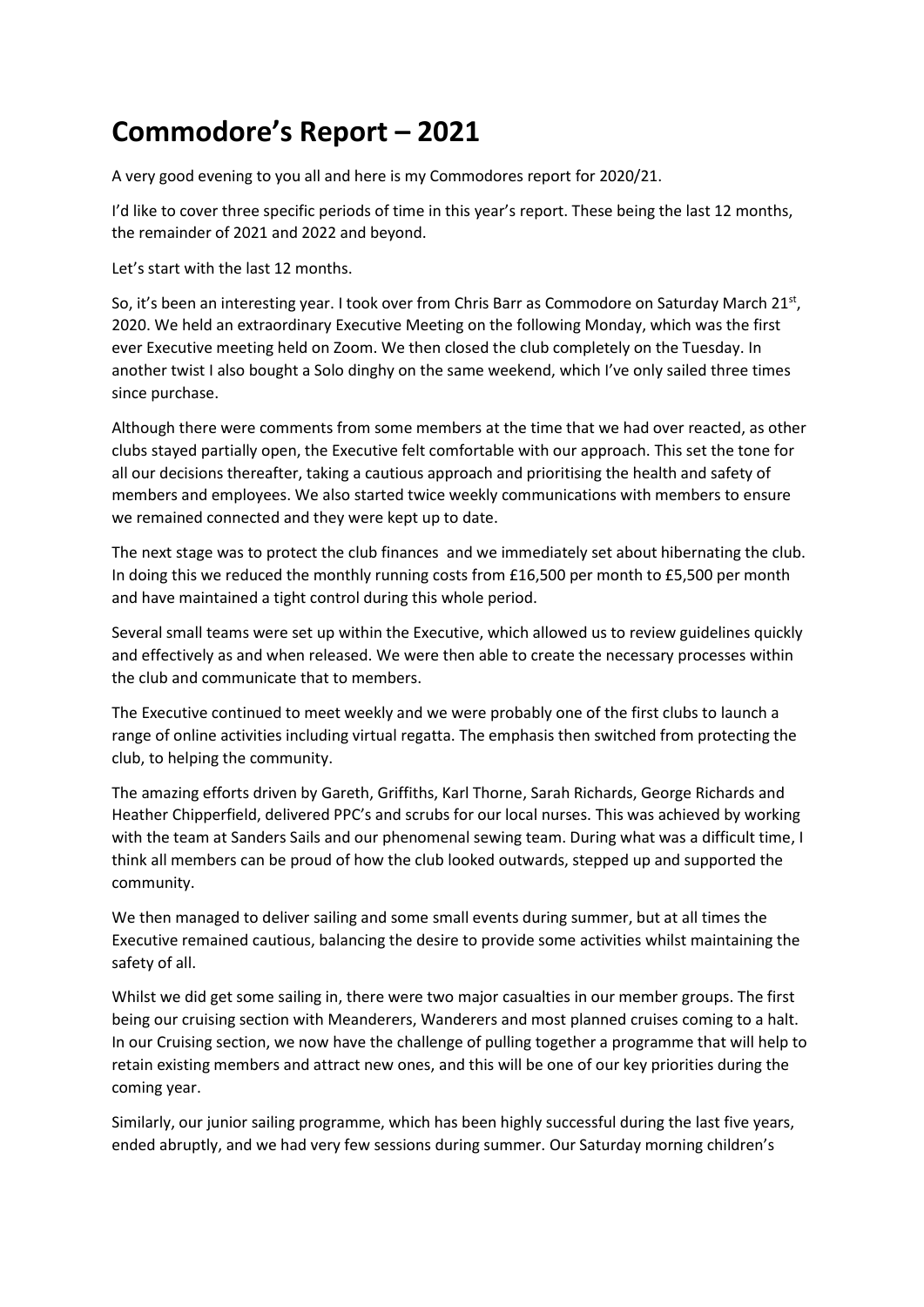sailing at Salterns sailing club was also halted and I, together with Keyhaven and the Royal, are currently in discussion to ensure we retain access to this important resource.

However, we did manage to secure the Sea Baths for a few weekends in autumn, so we did hopefully create some 2020 memories for our younger sailors.

On the administration side, our new honorary treasurer took the opportunity to completely overhaul our financial management systems. This included a move away from paper-based systems and migrating all our financial management to a cloud-based application. We now have a more efficient operations, real time reporting, daily reconciliation with all bank accounts and complete visibility for directors. The move, together with other changes has resulted in a decrease of approximately £3k per annum on our accounting and financial management costs.

In terms of the financial performance, I can confirm that the club delivered a surplus for the year end  $31<sup>st</sup>$  August 2020. We remain in a very positive cash position and, whilst the club did benefit from government grants and support, we have avoided the need to take any government loans. Our outlook for the coming year remains uncertain, but the Executive will do all in our power to deliver a positive performance. Amazingly, we also managed to maintain the membership numbers and continue to attract new members.

Another vital area of the club which continued during lockdown, when guidelines allowed, was our amazing volunteer groups. For those who may not know, we have a group called the Monday Club, who effectively undertake the majority of work and maintenance required at the club. Similarly, our Bosun team manage all RIB maintenance together with other club requirements. Together these two groups ensure the club operates efficiently and also save the club many thousands of pounds. As well as the Monday and the Bosun teams, there are several other smaller groups and individuals who regularly volunteer to ensure events and activities can run smoothly. A very big thankyou to you all.

One final memory of 2020 will be our Christmas lights. I'm thinking we definitely won the award for best sailing club Christmas lights in the local area. Again this only happened because of a member providing the lights at cost, and a highly organised team, lead by Mark Armstrong and Jonathan King, who planned the rigging of the lights with meticulous precision. The result was spectacular, and we have now set the bar pretty high for next year.

## So, onto the rest of 2021.

Our focus is definitely on getting members as much time on the water as possible. To deliver this we will be creating more opportunities for greater participation across all sections of the membership, and also facilitating more training and coaching activities.

We also have serious plans for the galley, with the intention of completely transforming the food offer, the service, and the financial performance. I hope to release more details on these plans very soon.

We will also continue with our move to improve the efficiency of our office and administration functions, which will include a drive to eventually deliver a paperless operation.

Whilst our member communication has been frequent during this period, it is time for a complete review of newsletters, web content and other methods of communicating with members. We want